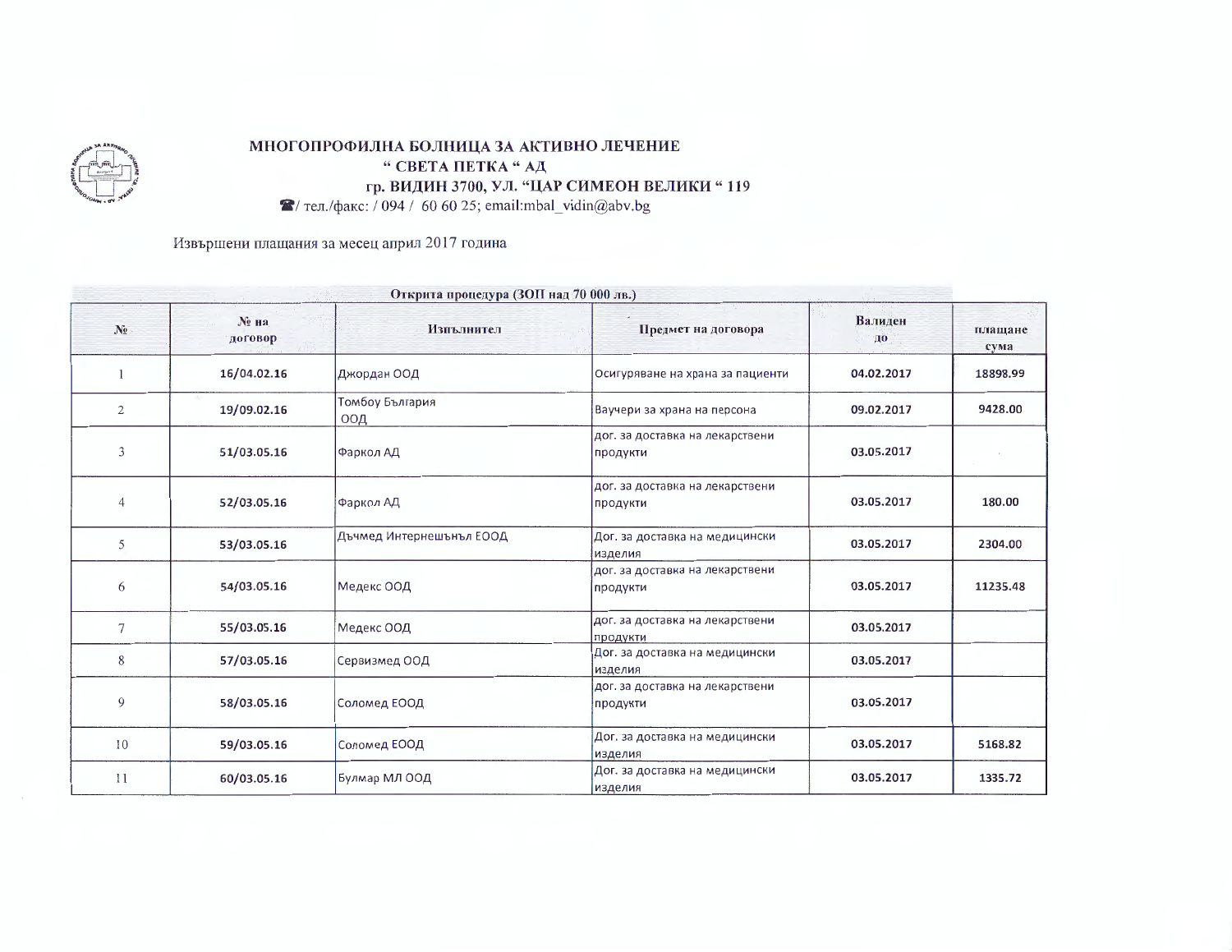| 12 | 61/03.05.16  | Търговска Лига НАЦ АД  | дог. за доставка на лекарствени<br>продукти             | 03.05.2017 | 274.81   |
|----|--------------|------------------------|---------------------------------------------------------|------------|----------|
| 13 | 62/03.05.16  | Търговска Лига НАЦ АД  | дог. за доставка на лекарствени<br>продукти             | 03.05.2017 |          |
| 14 | 63/03.05.16  | Софарма Трейдинг<br>Ад | дог. за доставка на лекарствени<br>продукти             | 03.05.2017 | 17712.94 |
| 15 | 64/03.05.16  | Етропал Трейд ООД      | Дог. за доставка на медицински<br>изделия               | 03.05.2017 | 3423.60  |
| 16 | 65/03.05.16  | Софарма Трейдинг<br>Ад | дог. за доставка на лекарствени<br>продукти             | 03.05.2017 |          |
| 17 | 70/16.06.16  | Фьоникс Фарма ЕООД     | дог. за доставка на лекарствени<br>продукти             | 16.06.2017 |          |
| 18 | 71/16.06.16  | Фьоникс Фарма ЕООД     | дог. за доставка на лекарствени<br>продукти             | 16.06.2017 | 20400.00 |
| 19 | 95/29.08.16  | Куантум Медикъл ООД    | дог. за доставка на медицински<br>изделия консумативи   | 29.08.2017 |          |
| 20 | 96/29.08.16  | Булмед 2000 ЕООД       | дог. за доставка на медицински<br>изделия консумативи   | 29.08.2017 |          |
| 21 | 97/29.08.16  | Новимед ЕООД           | дог. за доставка на спец. мед.<br>консумативи и изделия | 29.08.2017 | 3680.00  |
| 22 | 98/29.08.16  | Вега Медикал ЕООД      | дог. за доставка на медицински<br>изделия консумативи   | 29.08.2017 |          |
| 23 | 99/29.08.16  | Б.Браун Медикал ЕООД   | дог. за доставка на медицински<br>изделия консумативи   | 29.08.2017 |          |
| 24 | 100/29.08.16 | ЕКОС Медика ООД        | дог. за доставка на специф. мед.<br>консум. и изделия   | 29.08.2017 |          |
| 25 | 101/29.08.16 | Гамидор България АД    | Дог. за доставка на мед. изделия<br>консумативи         | 29.08.2017 |          |
| 26 | 102/29.08.16 | Инфомед ЕООД           | Дог. за доставка на мед. изделия<br>консумативи         | 29.08.2017 | 540.00   |
| 27 | 103/29.08.16 | Софарма Трейдинг<br>Ад | Дог. за доставка на мед. изделия<br>консумативи         | 29.08.2017 |          |
| 28 | 104/29.08.16 | Медикъл Бридж ООД      | Дог. за доставка на мед. изделия<br>консумативи         | 29.08.2017 |          |
| 29 | 105/29.08.16 | Медимаг ЕООД           | Дог. за доставка на специф. мед.<br>консум. и изделия   | 29.08.2017 |          |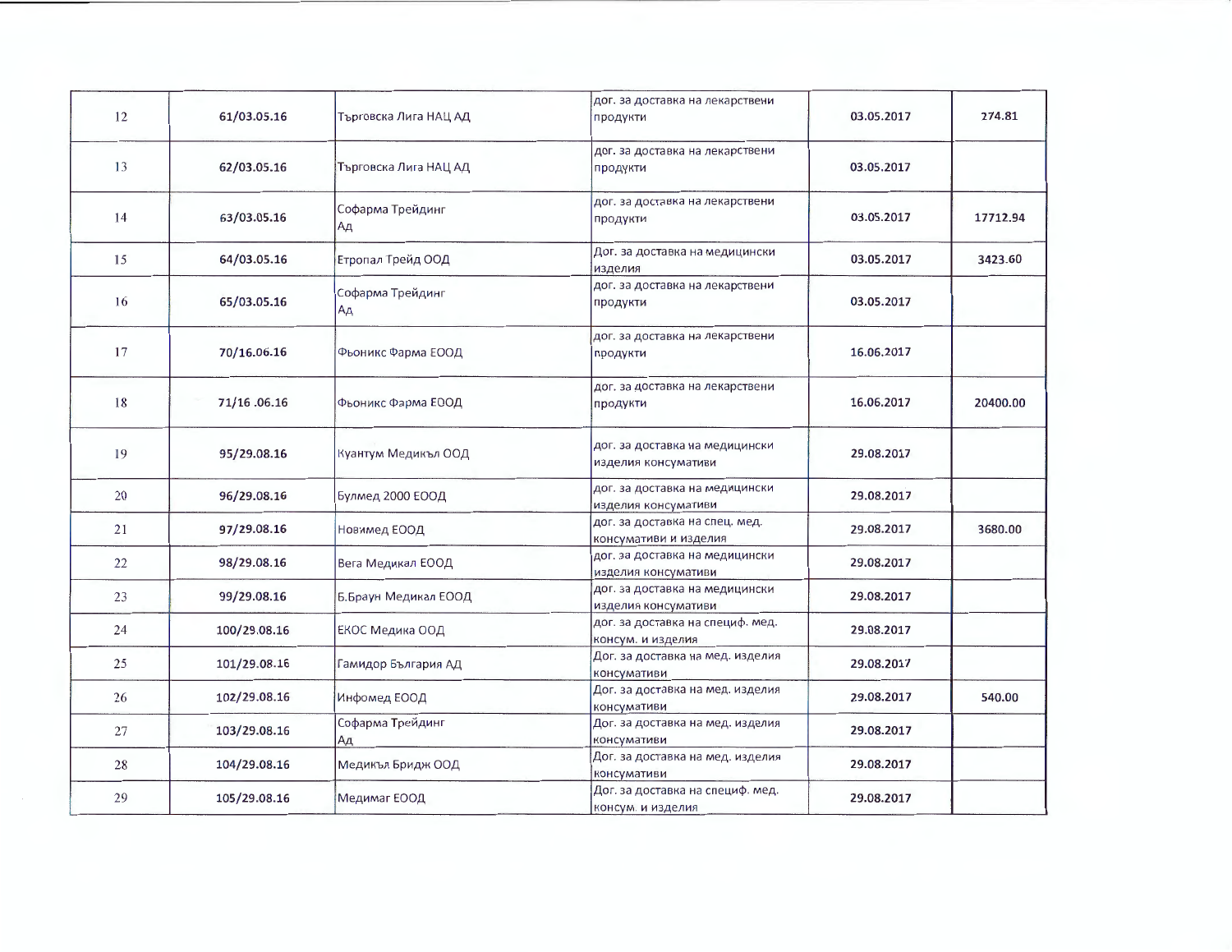| 30 | 106/29.08.16  | Джи Ес Евро България Ад | Дог. за доставка на мед. изделия<br>консумативи                | 29.08.2017        | 5664.00  |
|----|---------------|-------------------------|----------------------------------------------------------------|-------------------|----------|
| 31 | 107/29.08.16  | РСР ЕООД                | Дог. за доставка на мед. изделия<br>консумативи                | 29.08.2017        | 2880.00  |
| 32 | 108/29.08.16  | Бикомед ООД             | Дог. за доставка на мед. изделия<br>консумативи                | 29.08.2017        | 19490.00 |
| 33 | 108A/29.08.16 | Айф Фарма Ад            | Дог. за доставка на мед. изделия<br>консумативи                | 29.08.2017        | 7030.00  |
| 34 | 1295/01.11.16 | "Си Ен Джи Екогаз"АД    | Анекс 2 към дог. за компресиран<br> природен газ               | 01.11.16-30.11.17 |          |
| 35 | 109/07.09.16  | Ливеда Мед 2000         | Дог. за доставка на мед. изделия<br>консумативи                | 07.09.2017        | 841.68   |
| 36 | 133/28.11.16  | Петрол Инвест ЕООД      | Договор за периодична доставка на<br> компресиран природен газ | 28.11.2017        | 14984.65 |
| 37 | 82/07.06.16   | МЛ-България АД          | събиране, транспортиране и<br>унищожаване на опасни отпадъци   | 07.06.2017        |          |

|                | Публична покана(ЗОП под 70 000) |                                               |                                                                                    |               |                 |  |
|----------------|---------------------------------|-----------------------------------------------|------------------------------------------------------------------------------------|---------------|-----------------|--|
| N <sub>2</sub> | № на<br>договор                 | Изпълнител                                    | Предмет на договора                                                                | Валиден<br>до | плащане<br>сума |  |
| 45             | 475/15.04.16                    | Гама Консулт-<br>Калинкин, Прокопов и с-ие СД | Абонаментно обслужване на<br>специализиран мед.софтуер                             | 15.04.2017    |                 |  |
| 46             | 47B/15.04.16                    | Гама Консулт-<br>Калинкин, Прокопов и с-ие СД | Предоставяне на допълнителни<br>лицензи обвързани със<br>специализиран мед.софтуер | 15.04.2017    |                 |  |
| 47             | 77/27.05.16                     | Екос Медика ООД                               | доставка мед. Изделия кардиология                                                  | 27.05.2017    | 920.00          |  |
| 48             | 78/27.05.16                     | Инфомед ЕООД                                  | доставка мед. Изделия кардиология                                                  | 27.05.2017    | 540.00          |  |
| 49             | 79/02.06.16                     | Вега Медикал ЕООД                             | доставка мед. Изделия кардиология                                                  | 02.06.2017    | 7480.00         |  |
| 50             | 80/02.06.16                     | Медимаг ЕООД                                  | доставка мед. Изделия кардиология                                                  | 02.06.2017    |                 |  |
| 51             | 82/07.06.16                     | МЛ-България АД                                | събиране, транспортиране и<br>унищожаване на опасни отпадъци                       | 07.06.2017    | 1470.60         |  |